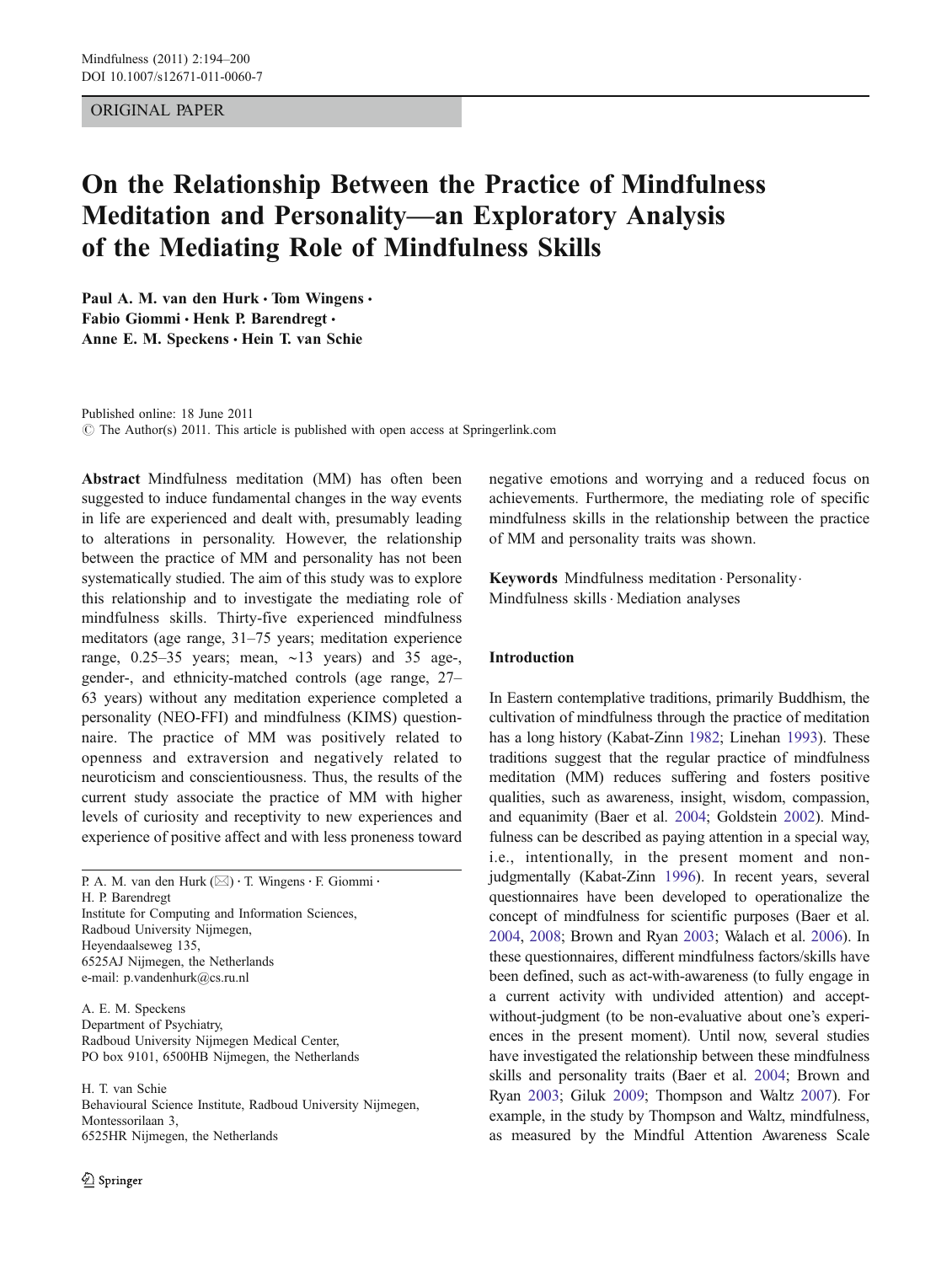(Brown and Ryan [2003](#page-6-0)), was found to be positively related to agreeableness and conscientiousness and negatively related to neuroticism. The aim of these studies has been to examine to what extent mindfulness skills are related to personality traits. Remarkably, little or no attention has been directed at investigating whether and in what ways the practice of MM is related to personality traits. Attending this specific relationship seems to be important considering the fact that the practice of MM is aimed at inducing a fundamental change in the way events in life are experienced and dealt with (Kabat-Zinn [1990\)](#page-6-0), presumably leading to alterations in personality.

Teasdale and colleagues have been among several other authors to give a meticulous description of the practice of MM (Bishop et al. [2004](#page-6-0); Kabat-Zinn [1996](#page-6-0); Ortner et al. [2007;](#page-6-0) Teasdale et al. [1995\)](#page-6-0). They state: "In formal mindfulness practice, the student sits quietly in an erect and dignified posture and attempts, non-strivingly, to maintain attention on a particular focus, commonly his or her own breathing. When the attention wanders from the breath to the thoughts and feelings that inevitably arise, the student 'acknowledges and accepts' the thoughts or feelings, 'lets go' of them, and gently redirects attention back to the breath. This procedure is repeated many times, whenever the student notices that the attention has wandered. In informal practice, students apply the same general approach as often as possible during the course of their normal day, bringing the attention back to the 'here and now', using a focus on the breath as an 'anchor', whenever they notice that attention has been diverted to streams of thought, worries, reverie, or general lack of awareness" (Teasdale et al. [1995,](#page-6-0) p. 33). It has also been argued that MM promotes behavioral flexibility and that it fosters a decentered perspective from which subjective experiences are viewed as transient events rather than as permanent aspects of the self (Ortner et al. [2007](#page-6-0)).

Considering these descriptions of the practice of MM, one can imagine the practice to have a large impact on one's mental state from moment to moment. For example, the clear intention to acknowledge and accept all thoughts and feelings as they arise in a non-judgmental way is in a sense revolutionary and can be hypothesized to reduce vulnerability to be lost in repetitive cycles of negative thoughts and worry. Accordingly, it can be expected that in the long term, one's personality is affected by the practice. In more detail, it seems plausible that the practice of MM is associated with reduced worry and negative thoughts, reflecting a reduced level of neuroticism. Likewise, the practice of MM, initiating voluntary exposure to a wide range of thoughts, emotions, and experiences, can be expected to be associated with increased levels in openness. Complementary to the prediction that the practice of MM is negatively related to neuroticism, MM can be expected to be positively related to extraversion, for

extraversion stands for the experience of positive emotions and the tendency to be social, to engage with other people, among others. With respect to agreeableness, since agreeable people tend to be cooperative, supportive, caring, and concerned for others, the practice of MM, associated with feelings of empathy and compassion (Kabat-Zinn [1990\)](#page-6-0), can be hypothesized to be positively related to agreeableness. Finally, since conscientious individuals are generally considered to be responsible, rule-abiding, and self-disciplined, the practice of MM can be expected to be positively associated with this personality trait (Giluk [2009](#page-6-0)).

The idea that the practice of MM might influence personality is contrary to traditional views which state that personality is a relatively stable construct that hardly changes across the life span (Heatherton and Weinberger [1994](#page-6-0)). However, recent studies advocate that change in personality may actually be possible (Helson et al. [2002;](#page-6-0) Piedmont [2001](#page-6-0)) and suggest that life experiences and environment play a significant role in personality development (Roberts et al. [2004\)](#page-6-0). From this perspective, the practice of MM actually may be expected to lead to alterations in personality as MM is assumed to induce a significant shift in the way events in life are approached, experienced, and dealt with (Kabat-Zinn [1990\)](#page-6-0).

In our view, mindfulness skills might play a crucial mediating role in the relationship between the practice of MM and personality traits. Mediation exists when one variable is indirectly related to another variable through at least one intervening variable, or mediator (Preacher and Hayes [2008\)](#page-6-0). Accordingly, we hypothesize that the practice of MM might be indirectly related to personality traits, i.e., via mindfulness skills. For example, it seems plausible that the practice of MM is related to lower levels of neuroticism, as mentioned above. But it might very well be that this relationship exists due to the intervening mindfulness skill accept-without-judgment as this mindfulness skill is essential for the ability to acknowledge and accept (unwanted, negative) thoughts, feelings, and sensations in a nonjudgmental way and to let go of them, preventing one to get lost in repetitive cycles of negative thoughts and worrying. In our view, this change in perspective can provide a more complete and articulated view on the relationship between the practice of MM, the cultivation of mindfulness skills, and personality traits.

Thus, the aim of this study was twofold: to investigate (1) the relationship between the (amount of) practice of MM and personality traits and (2) whether mindfulness skills have a mediating role in this relationship. On the basis of the descriptions of the MM practice given above and literature relating mindfulness facets to personality traits, we hypothesized the practice of MM to be positively related to openness, extraversion, agreeableness, and conscientiousness and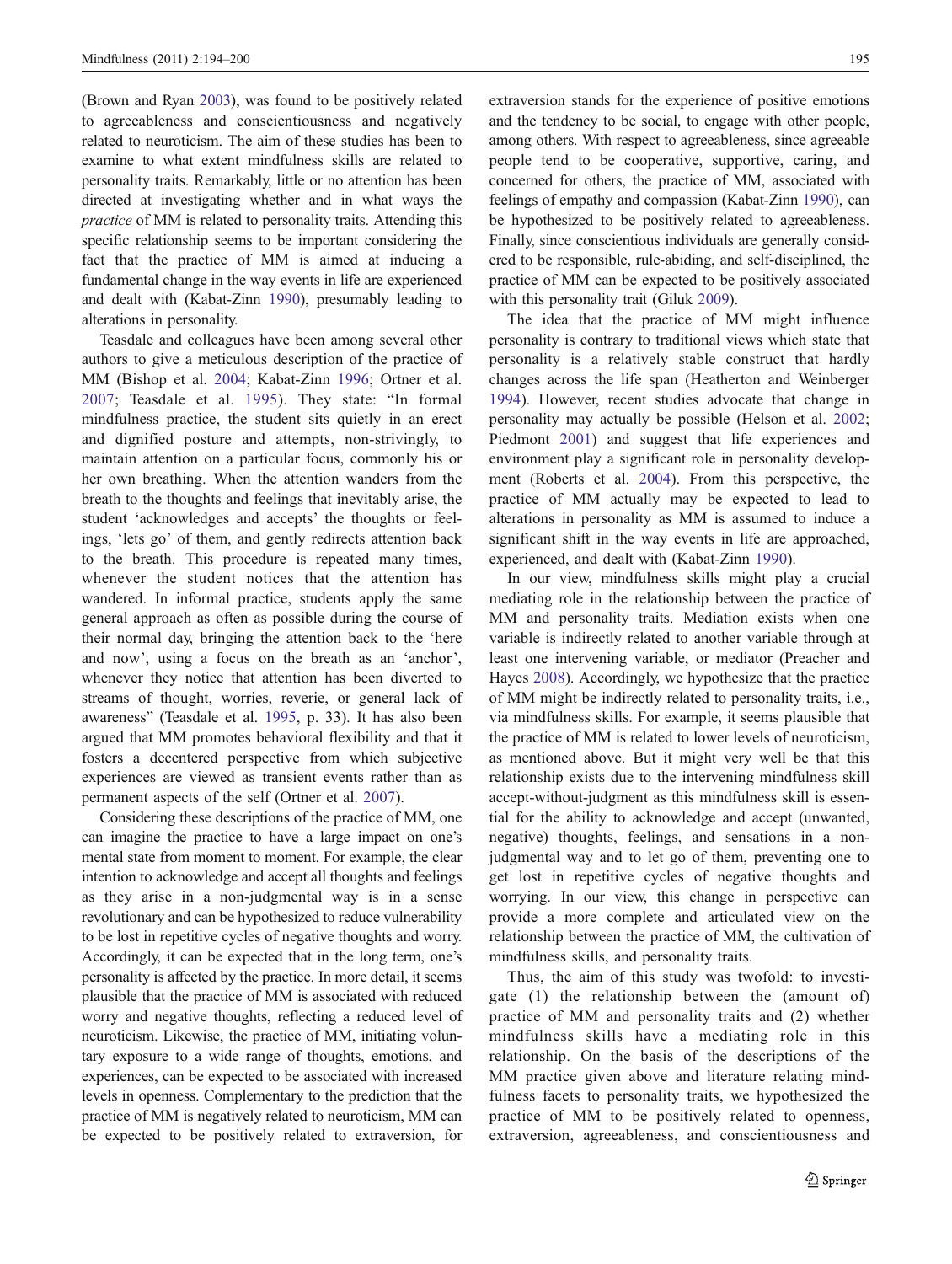<span id="page-2-0"></span>negatively related to neuroticism (Giluk [2009\)](#page-6-0). Mediation analyses were run for the personality traits that were shown to be related to the practice of MM. To explore the mediating role of mindfulness skills, four mindfulness skills (observe, describe, act-with-awareness, and accept-withoutjudgment), as defined by Baer et al. ([2004](#page-6-0)), were considered as possible mediators.

## Methods

### Participants and Procedure

Thirty-five mindfulness meditators (mean (SD) age=49.1 (9.5)years, 11 men) and 35 age-, gender-, and ethnicitymatched control participants without meditation experience (mean (SD) age=47.6 (8.8)years, 12 men) participated in this study. Mindfulness meditators were recruited by sending invitation letters to MM centers in the Netherlands. Control participants were recruited by selecting participants from a participants database so that a control group was formed that matched the group of meditators on age  $(t(68)=-0.66, p=$ 0.51), gender (Pearson  $\chi^2(1)=0.07$ ,  $p=0.80$ ), and ethnicity (all subjects were of the Caucasian race). We were not able to match the groups on education level (Pearson  $\chi^2(2)=13.44$ ,  $p$ <0.01), and therefore education level was entered as a covariate in the statistical analyses. The mean amount of MM experience was 13.2 (SD 10.3) years, with a range of 0.25–35 years in the mindfulness meditators group. Regular MM practice varied from 50 to 700 min a week, mean (SD) 3.0 (2.2)h a week. The control group had no experience with the practice of any form of meditation. None of the participants had any known psychological or neurological deficits. Participants completed the questionnaires before being tested in a cognitive experiment in which attentional processing was investigated. Before the start of the experiment, informed consent was obtained.

#### Measures

The NEO-Five Factor Inventory (NEO-FFI; Costa and McCrae [1992](#page-6-0)) was used to probe participants' scores on five personality factors: neuroticism (proneness toward negative emotions and worrying), extraversion (experiencing positive emotions and being sociable), openness-toexperience (having a receptive mind that attracts new experiences), agreeableness (the tendency to be altruistic, warm, and trustworthy), and conscientiousness (to be organized and have a high level of self-discipline). These personality factors were assessed with the authorized Dutch translation of the NEO-FFI (Hoekstra et al. [1996](#page-6-0)), a short version of the Revised NEO Personality Inventory (Costa and McCrae [1992](#page-6-0)). The NEO-FFI has 60 items, 12 per factor. Participants indicated their responses on a Likert-type scale ranging from 1 (strongly disagree) to 5 (strongly agree). Cronbach's alpha levels in the present study were 0.78 for neuroticism, 0.75 for extraversion, 0.72 for openness, 0.74 for agreeableness, and 0.81 for conscientiousness.

In addition to the measurement of personality, the scores on several mindfulness skills were probed by means of the Kentucky Inventory of Mindfulness Skills (KIMS; Baer et al. [2004](#page-6-0)). Four mindfulness facets are distinguished by this questionnaire: (1) mindful observation—the careful attending to and observing of internal and external phenomena (e.g., thoughts, emotions, smells, or sounds); (2) mindful description—the immediate, nonjudgmental labeling of observations, without conceptual analysis (Dimidjian and Linehan [2003](#page-6-0)); (3) act-withawareness—to fully engage in a current activity with undivided attention; (4) accept-without-judgment—to be non-evaluative about one's experiences in the present moment (see Table 1 for sample items). In order to probe the level of these mindfulness skills, participants filled in the validated Dutch version of the KIMS (Dekeyser et al. [2008\)](#page-6-0). The KIMS consists of 39 items. Cronbach's alpha levels in the present study were 0.89 for observe, 0.89 for describe, 0.79 for act-with-awareness, and 0.85 for accept-without-judgment.

#### Statistical Analyses

First, by means of multivariate analysis (MANOVA; with group as between-subject factor, education level as covariate, and NEO-FFI factors as dependent variables), the scores of

Table 1 Sample items of the KIMS mindfulness factors observe, describe, act-with-awareness and accept-without-judgment

#### Observe

- I notice changes in my body, such as whether my breathing slows down or speeds up.
- I pay attention to how my emotions affect my thoughts and behavior. Describe
- I'm good at finding the words to describe my feelings.

I can easily put my beliefs, opinions, and expectations into words. Act-with-awareness

When I do things, my mind wanders off and I'm easily distracted.<sup>a</sup>

When I'm working on something, part of my mind is occupied with other topics, such as what I'll be doing later, or things I'd rather be doing.<sup>a</sup>

Accept-without-judgment

I criticize myself for having irrational or inappropriate emotions.<sup>a</sup> I tell myself that I shouldn't be feeling the way I'm feeling.<sup>a</sup>

<sup>&</sup>lt;sup>a</sup>Reverse-scored item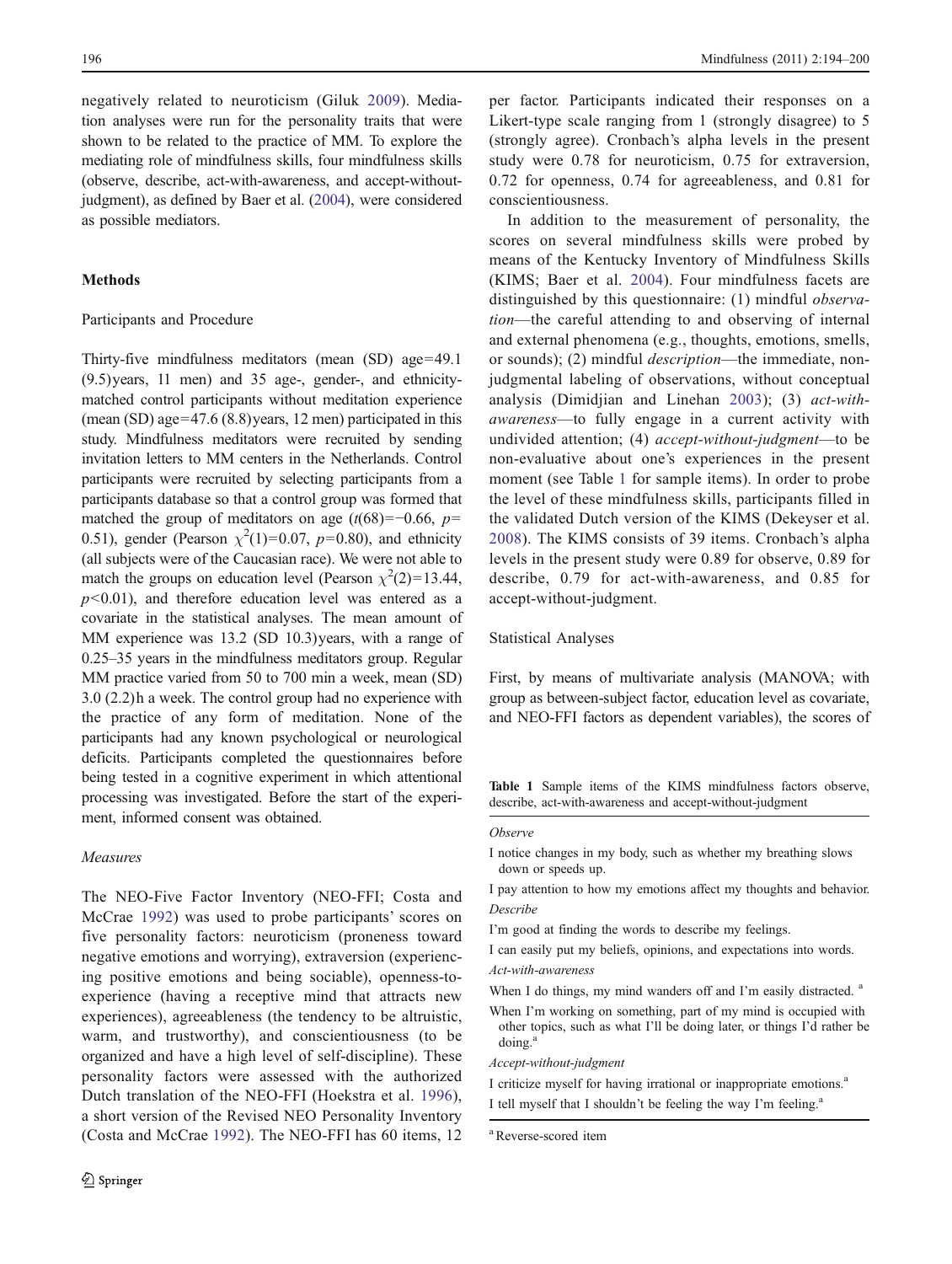both groups on the NEO-FFI personality factors were compared. Second, in order to investigate whether the amount of MM experience (expressed in months) is related to personality traits, we restricted our correlation analysis to the group of meditators. Since personality traits have been found to vary across age (McCrae et al. [1999](#page-6-0)), we decided to control for this factor. In addition, we also controlled for education level and thus ran partial correlation analyses. Third, bootstrapping, a nonparametric resampling procedure, was used to test mediation (Preacher and Hayes [2008](#page-6-0)). Bootstrapping involves repeatedly sampling from the data set and estimating the indirect effect (i.e., the indirect pathway) in each resampled data set. By repeating this process thousands of times, an empirical approximation of the sampling distribution of the indirect pathway is built and used to construct confidence intervals for the indirect pathway.

## Results

Prior to analyses, the data were examined for the presence of outliers. Therefore, each variable was standardized by computing the z scores, and cases with a z score higher than 2.58 or lower than −2.58 were defined as outliers. Four outliers were found (two per group) and were excluded. Thus, all analyses were performed on 33 participants in each group. Of note is that the mindfulness data of one meditator were missing; this participant was not included in the mediation analysis.

#### The Practice of MM and Personality Traits

The MANOVA on NEO-FFI personality factor scores was significant  $(F(5,58)=3.52, p<0.01, \eta^2=0.23)$ . Univariate analyses (with group as between-subject factor, education level as covariate, and a single NEO-FFI factor as the dependent variable) revealed a significant difference on openness-to-experience  $(F(1,62)=10.42, p=<0.01, \eta^2=0.14)$ , showing meditators to have a higher score on openness (see Table [1\)](#page-2-0). In addition, meditators scored significantly lower on conscientiousness  $(F(1,62)=4.04, p<0.05, \eta^2=0.06)$ . No significant differences were observed for neuroticism, agreeableness, and extraversion  $(p>0.1,$  Table 2).

Relationship Between Amount of MM Experience and Personality Traits

Partial correlation analyses showed MM experience (in months) to be related to neuroticism  $(r=-0.39, p<0.05)$ , extraversion ( $r=0.36$ ,  $p<0.05$ ), and openness ( $r=0.37$ ,  $p<$ 0.05; see Table [3](#page-4-0)). No significant relations were found between the amount of MM practice and either agreeableness or conscientiousness.

Mindfulness Skills as Mediating Factors in the Relationship Between the Practice of MM and Personality

Bootstrapping the indirect pathways in the relationship between the practice of MM and openness using 5,000 bootstrap samples (Preacher and Hayes [2008](#page-6-0)), describe (point estimate (PE)=1.19, 95% confidence interval (CI)=0.20– 3.21) and observe (PE=3.00, CI=0.90–5.87) proved to be significant mediators. Describe (PE=2.24, CI=0.48–4.54) and observe ( $PE=3.14$ ,  $CI=0.40-6.44$ ) were shown to be mediators also in the relationship between MM practice and extraversion. In the relationship between MM practice and conscientiousness, describe (PE=1.96, CI=0.49–4.38) and act-with-awareness (PE=1.02, CI=0.10–2.77) were significant mediators. Finally, the mindfulness skills accept-withoutjudgment (PE= $-1.25$ , CI= $-3.09$  to  $-0.24$ ) and act-withawareness (PE= $-0.90$ , CI= $-2.55$  to  $-0.02$ ) significantly mediated the relationship between the practice of MM and neuroticism (see Fig. [1](#page-4-0)). All the other investigated indirect pathways had the value of 0 included in the 95% confidence interval and were not considered significant mediating pathways.

#### Discussion

The objectives of the present study were twofold: first, to investigate the relationship between the practice of MM and personality traits and, second, whether mindfulness skills have a mediating role in this relationship. The findings of a higher level of openness in the group of meditators and the positive relationship between the amount of MM practice and openness were in line with earlier research as several studies

Table 2 Estimated marginal mean (SE) per group (meditators, non-meditators), univariate F value, p value, and  $\eta^2$  for NEO-FFI personality traits

| Meditators $(N=33)$ | Non-meditators $(N=33)$ | $\overline{F}$ | $\n  p \n  value\n$ | $n^2$ |  |
|---------------------|-------------------------|----------------|---------------------|-------|--|
| 28.19 (1.07)        | 28.34 (1.07)            | 0.01           | 0.92                | 0.00  |  |
| 39.89 (1.08)        | 41.50 (1.08)            | 1.02           | 0.32                | 0.02  |  |
| 43.91(1.05)         | 38.91 (1.05)            | 10.42          | < 0.01              | 0.14  |  |
| 48.17 (0.80)        | 46.98(0.80)             | 1.01           | 0.32                | 0.02  |  |
| 44.39 (1.00)        | 47.37(1.00)             | 4.04           | < 0.05              | 0.06  |  |
|                     |                         |                |                     |       |  |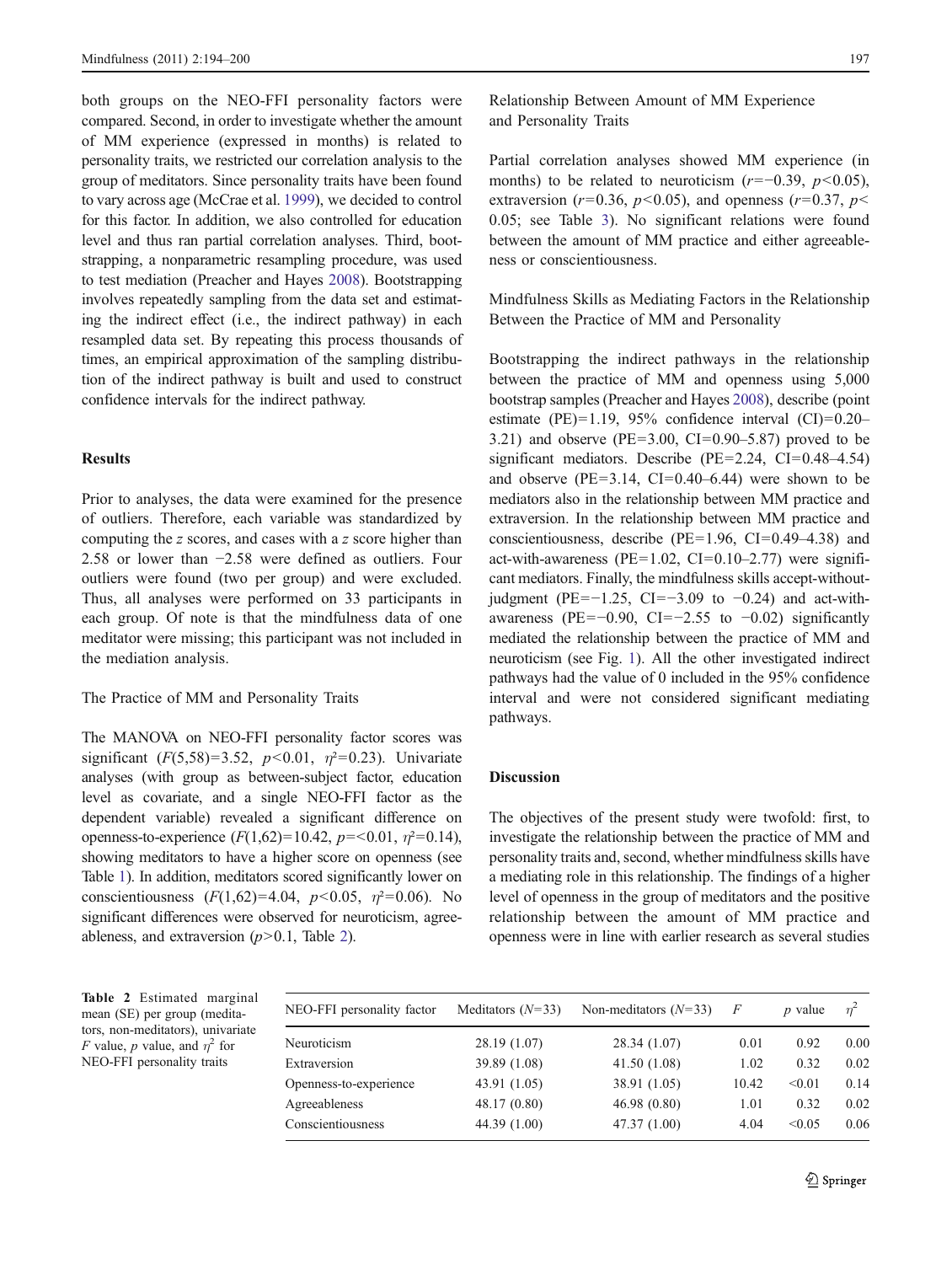<span id="page-4-0"></span>Table 3 Partial correlations between MM experience and NEO-FFI personality traits (controlled for age and education level)

|                        | Neuroticism | Extraversion | <b>Openness</b> | Agreeableness | Conscientiousness |
|------------------------|-------------|--------------|-----------------|---------------|-------------------|
| MM experience (months) | $-0.39*$    | $0.36*$      | $0.37*$         | $-0.09$       | 0.02              |
| $*_{p<0.05}$           |             |              |                 |               |                   |

showed that openness was positively related to facets of mindfulness (Baer et al. [2004](#page-6-0), [2006](#page-6-0); Brown and Ryan [2003\)](#page-6-0). Thus, our results associate the practice of MM with higher levels in openness, a trait that is characterized by curiosity and receptivity to new experiences (Costa and McCrae [1992\)](#page-6-0). At this point, it might be interesting to reflect upon the directionality of the relationship between the practice of MM and openness. On the one hand, it is possible that individuals scoring higher on openness might be more likely to start and continue with the practice of MM. However, on the other hand, the fact that the practice of MM initiates the voluntary exposure to a wide range of thoughts, emotions, and experiences suggests that increases in openness can be expected due to the practice of MM. Future longitudinal research is needed to definitely resolve this ambiguity.

The amount of MM experience was negatively related to neuroticism in the group of meditators, which is in line with several other studies that showed facets of mindfulness to be negatively related to neuroticism (Baer et al. [2004](#page-6-0), [2006](#page-6-0); Brown et al. [2007\)](#page-6-0). It was surprising that no group difference on neuroticism was found in our study. This combination of results might be explained by the presence of baseline differences between the two groups, i.e., high neurotic people might be more likely to start with a MM practice, which in turn lowers the level of neuroticism over time. As such, a sample of expert meditators might become more akin to a non-meditator sample with respect to the level of neuroticism. It would be interesting for future research to



Fig. 1 Mediation of the relationship between the practice of MM and personality by the mindfulness skills observe, describe, act-withawareness, and accept-without-judgment

investigate this hypothesis. In our view, these results are promising as they suggest that the practice of MM might help in reducing the experience of negative emotions.

The amount of MM experience was found to be positively related to extraversion, but no group difference was observed for extraversion. The positive relationship between the amount of MM experience and extraversion on the one hand, but the lack of a group difference on the other hand, seems to mirror the neuroticism results. This might actually be not so surprising. Whereas neuroticism reflects proneness toward negative emotions, extraversion reflects the experience of positive emotions. As such, high scores on neuroticism likely coincide with low scores on extraversion and vice versa. This inverse relatedness might explain the lack of group differences for both constructs and the reverse relationships of the constructs with the amount of MM experience. The positive relationship between the amount of MM practice and extraversion is in accordance with the results of, e.g., Brown and Ryan ([2003](#page-6-0)) and Baer et al. [\(2004\)](#page-6-0) and suggests that the practice of MM is associated with higher levels in the experience of positive affect.

Meditators scored significantly lower on conscientiousness than the control participants, but the amount of MM experience in the group of meditators was not related to conscientiousness. This pattern of findings suggests that people scoring low on conscientiousness might be more likely to start with the practice of MM. At first instance, the lower level of conscientiousness in the group of meditators seems somewhat puzzling since one hallmark of conscientiousness is self-discipline (Giluk [2009](#page-6-0)), a factor that is often considered essential for the continuity of the MM practice. Further consideration provided us with the idea that the level of conscientiousness might develop in a characteristic nonlinear way over the time of MM practice. In more detail, it seems plausible that people scoring low on conscientiousness—and so are little achievement-oriented (Barrick et al. [2001](#page-6-0)) might be more attracted to start with the practice of MM, given that the practice emphasizes not to focus on goals but rather on the process of reaching a goal. Then, in order to continue the practice, an increase in self-discipline might become essential, leading to higher scores on conscientiousness. However, over the time of practice, being mindful likely becomes a way of life rather than a, sometimes forced, formal practice for which a substantial amount of selfdiscipline is needed, reducing the level of conscientiousness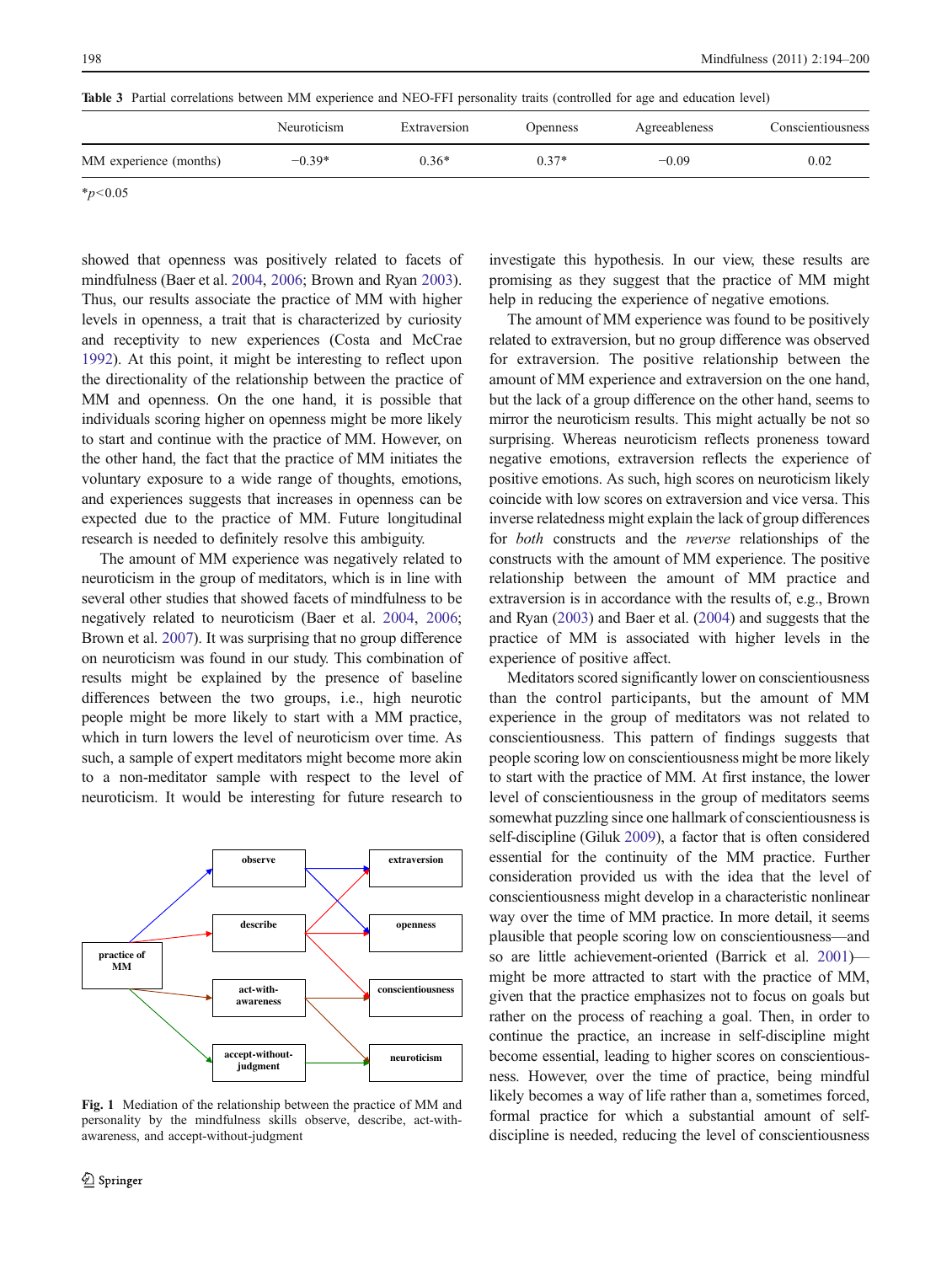again. This description might reconcile the results of Thompson and Waltz [\(2007\)](#page-6-0) and our results. Namely, the positive relationship found in the study by Thompson and Waltz might be explained by the fact that only meditators with at most a couple of years of MM experience participated, reflecting the phase of increases in selfdiscipline. In our study, on the contrary, beginning, medium experienced, as well as expert meditators participated, so no linear relationship between the amount of MM practice and conscientiousness might be expected. Of note is that, albeit not significant, scores were indeed lower for the groups of beginning and expert meditators as compared with the group of medium experienced meditators in our study, supporting the idea of a nonlinear development (inverse U-shaped curve) of conscientiousness over the time of MM practice.

Meditators did not score higher on agreeableness than controls, and the amount of MM practice was not related to agreeableness in the group of meditators. These findings are in contrast with our predictions as well as with the results from the study of Thompson and Waltz ([2007](#page-6-0)) who found a positive relationship between mindfulness skills and agreeableness. Furthermore, these results are not in line with the traditional view from Buddhism that the cultivation of mindfulness is related to greater compassion, for agreeableness reflects the characteristics of warmth and altruism. One possible explanation for the lack of a positive relationship between the practice of MM and agreeableness might be the lack of practice of metta meditation. During metta meditation, qualities such as compassion and loving kindness are cultivated, which are qualities that are very closely related to the concept of agreeableness. Although metta meditation is by some considered an indispensable element in the practice, the amount of time spent practicing metta meditation might vary a lot among individuals and traditions.

The mindfulness skill describe seems an important skill as it was shown to be one of the mediators of the relationship between the practice of MM and openness, extraversion, and conscientiousness. It has been suggested that the tendency to describe, label, or note experiences by covertly applying words leads to a greater ability to attend to new experiences in the present moment instead of being lost in repetitive cycles of thought and worry (Baer et al. [2004\)](#page-6-0). Accordingly, the ability to describe can be hypothesized to result in a greater potential to self-regulate as opposed to react impulsively or habitually (Shapiro et al. [2006\)](#page-6-0). In light of these descriptions, it makes sense why the mindfulness skill describe plays an important role in the relationship between the practice of MM and openness-to-experience, extraversion, and conscientiousness.

The mindfulness skill accept-without-judgment was shown to mediate the relationship between the practice of MM and neuroticism, which is a personality factor that is strongly and inversely related to psychological well-being.

There seems a clear ground for the idea that to acceptwithout-judgment plays an important role in the relationship between the practice of MM and neuroticism as to accept-without-judgment is to refrain from applying evaluative labels such as good/bad, right/wrong, or worthwhile/ worthless and to allow reality to be as it is without attempts to avoid, escape, or change it (Baer et al. [2004](#page-6-0)). Interestingly, in line with our results, in a recent study, the substantial negative relationship between mindfulness and anxiety and depression was completely due to the acceptance factor of the mindfulness construct (Kohls et al. [2009](#page-6-0)). Thus, the results of the current study seem to add evidence to the view that the development of the mindfulness skill accept-without-judgment is a key mechanism for improving psychological well-being. In addition, our findings extend this view to the healthy population by showing the important mediating role in a healthy population. It might be insightful for clinical studies as well as for prevention studies to focus on this factor.

One of the limitations of our study is the fact that our study was cross-sectional by nature, which places limits on the interpretation. Longitudinal research is needed to investigate whether a causal relationship exists between the practice of MM, the resulting cultivation of mindfulness skills, and corresponding changes in personality. In addition, all of our data were self-reports, enabling the potential for single-source bias. It would be interesting for future research to investigate whether the pattern of results observed in our study is also obtained with the use of multiple other and externally verifiable sources such as family members and friends. We would also like to mention the fact that our proposed mediation models probably do not cover the complete relationship between the practice of MM, mindfulness skills, and personality traits. Part of the story also might be that people with certain personality traits are more likely to start a MM practice, which in turn leads to the cultivation of mindfulness skills. Nevertheless, the results of our study provided clear evidence to support the hypothesized relationship between the practice of MM, mindfulness skills, and personality, as reflected by the plausible and specific mediating pathways that were found. Future research with meditation-naive participants who are at the beginning of their MM practice might be insightful regarding personality traits characteristic of people that are interested in meditation. Finally, the number of participants  $(N=70)$  in our study might be considered relatively low, resulting in a possible power problem. Power analysis revealed that the power value was 0.89 for the MANOVA on NEO-FFI personality factor scores. This power value shows that the number of participants in our study was large enough to detect differences on NEO-FFI personality factors.